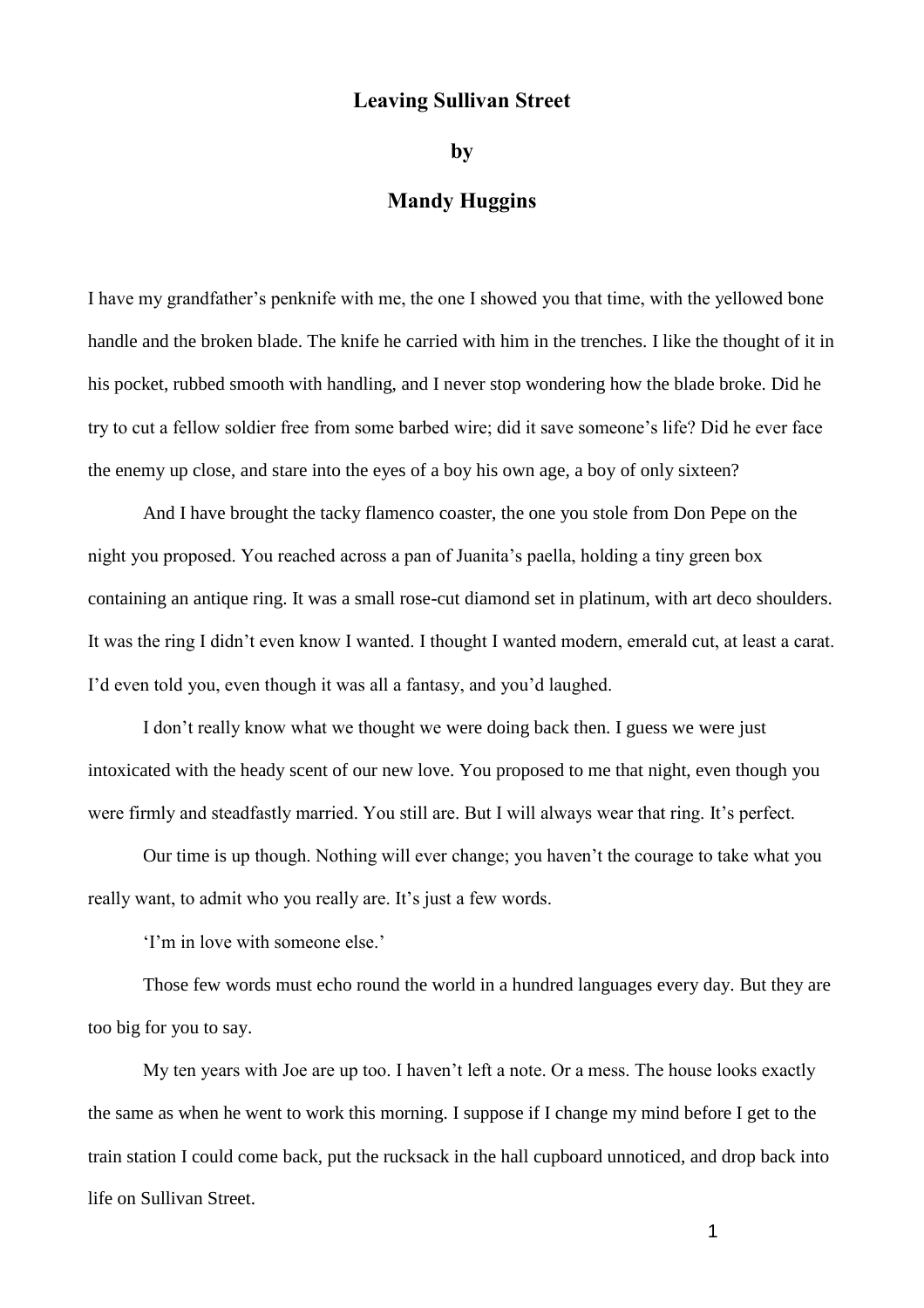But it's a rare and perfect summer's day, and I'm pretty sure I won't. The ten minute walk to the station will be the hardest part of my journey. The walk down our street - the road I have taken into town a thousand times.

The Highland terrier with the dirty beard is barking in the garden two doors down. The woman watches me as I swing by with my rucksack. We don't speak. She did speak to you that one time if you remember. She came and rapped on your car window because you'd parked in her parking space when you dropped me off. It was only once, you were only there a minute, and she doesn't even have a car. But she thinks she's got something on me now, because she saw me kiss you, and even though the kiss could have been just between friends, I could see in her eyes that she knew different.

The council gardeners are cutting the grass. The fresh scent of the clippings makes me think of spring at my parents' house. We lived up at the far end of the street – the posh end - where the verge is edged with cherry trees. In May, the paper-thin blossom would fill the street with a cloud of confetti; a sign to herald the Whitsuntide holiday, and then the warm summer.

Further down the street, Ann calls out hello from the cafe doorway. The Kwik Bite, one of those crazy half-derelict buildings that survives even though all around it have been bulldozed; a peeling sign, a menu board with the usual glut of spelling mistakes, and a bead curtain depicting, of all things, a German shepherd dog. She calls it her guard curtain. Faded paper butterflies are tacked inside the windows, and outside on the street there's an optimistic bistro-style table and chairs. Ann has a Lambert & Butler on the go - snuck between fry-ups. None of her customers ever sit outside to stare at the factory opposite, so she always has the table to herself. In the centre there is the large, cracked bowl that serves as her ashtray. She often forgets and leaves it outside to turn into a slimy grey stew in the rain.

On the waste ground below the cafe, the travellers have taken up residence for the third time this year. At this time of morning they are still all asleep inside their caravans. There's a lone brown dog sat out in the early sunshine, and a small girl's face appears at a window. Lathe-thin and tow-

2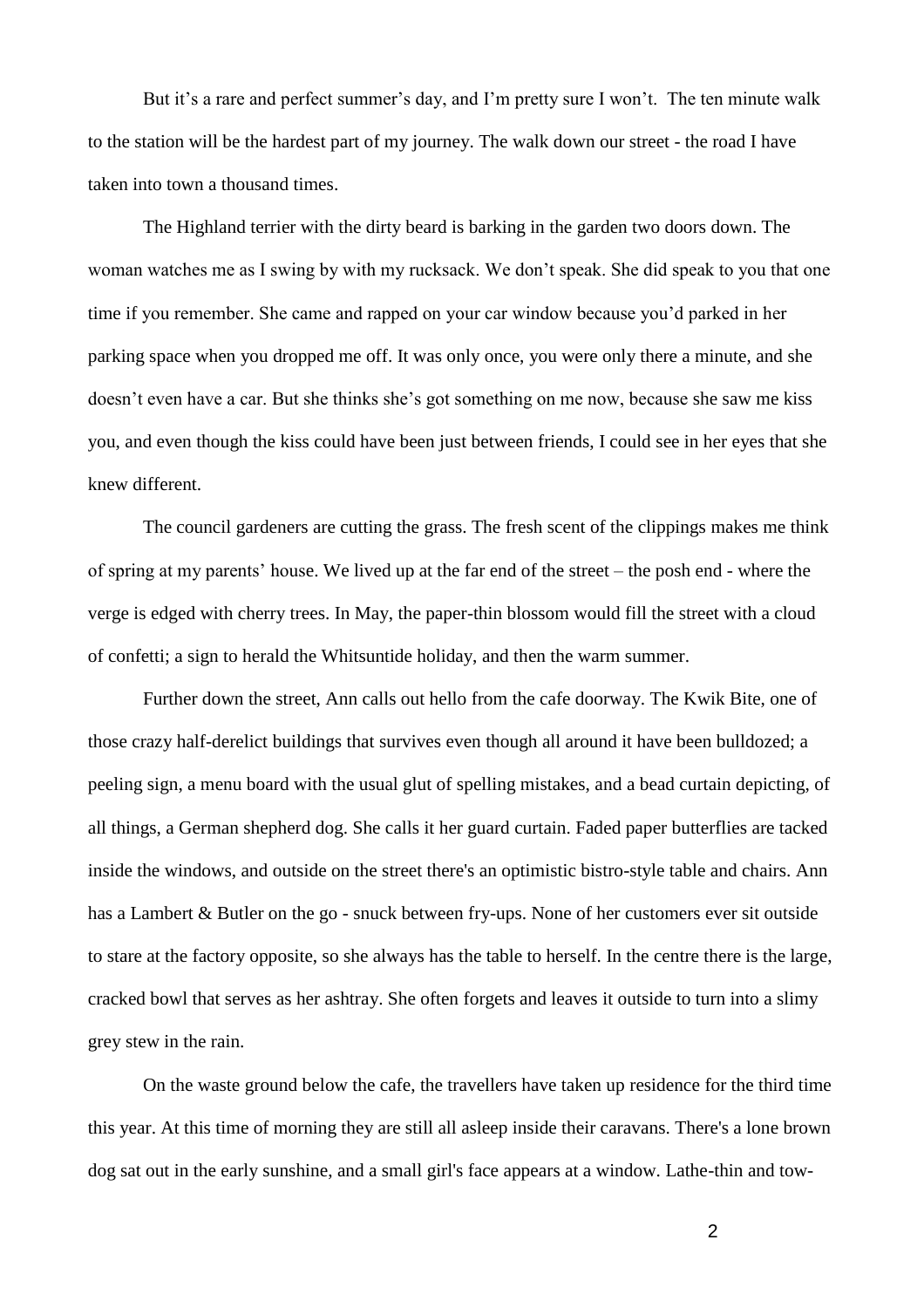haired, she reminds me of the gypsy family that used to call at our house when I was a child. The woman wore a dark red headscarf and carried a willow basket full of pegs, and her daughter would cling shyly but wide-eyed to her mother's skirt. She would hold out a peg dolly for me. Tiny black eyes, and a crimson rosebud mouth, a scrap of blue gingham for a dress.

Outside the butcher's there's an old delivery bike propped up against the window, its basket now used to display pot plants. It conjures up memories of the Frenchman that used to visit the street, delivering onions on the handlebars of his bike. As a child, I never stopped to consider it odd that we had a pukka French onion seller in the heart of West Yorkshire. The onions were hung in the shed, threaded together on straw twine, and lasted us all through the winter. My mother would send me up the garden to fetch one for her gravy or her soup. The cobwebs would brush the top of my head like ghosts when I went inside. In winter I would reach my hand round the door and snap on the light before the bogeyman could get me.

Just down from the butcher's the builders are at work on the new house, building a large bungalow around an existing one, entombing the smaller building within. They have nearly finished and I can no longer see what's going on inside. You said it reminded you of San Clemente. You and I, walking the streets of Rome, hand in hand, with our guide book and our wonder, exploring the church within a church within a church. And at the Capuchin Crypt we read the inscription reminding us that the skeletons were once as we are now, and that soon we will join them. You whispered to me. You said this was why it was right for us to steal this time together. That this was all there was, and we would get no second chance.

Mr Singh waves at me from outside the corner shop and flashes me his gap-toothed grin. He is washing his windows. His shop smells delicious, of warm curry and rich spices, but his biscuits are always out of date. His wife is small and timid, with slender hands that flap around the shop like the wings of tiny birds. She likes to tell me a story, usually something the school kids have done, or about a programme she has watched on the portable TV behind the counter. Her stories cascade like a waterfall, words tumbling over each other before someone can interrupt.

3